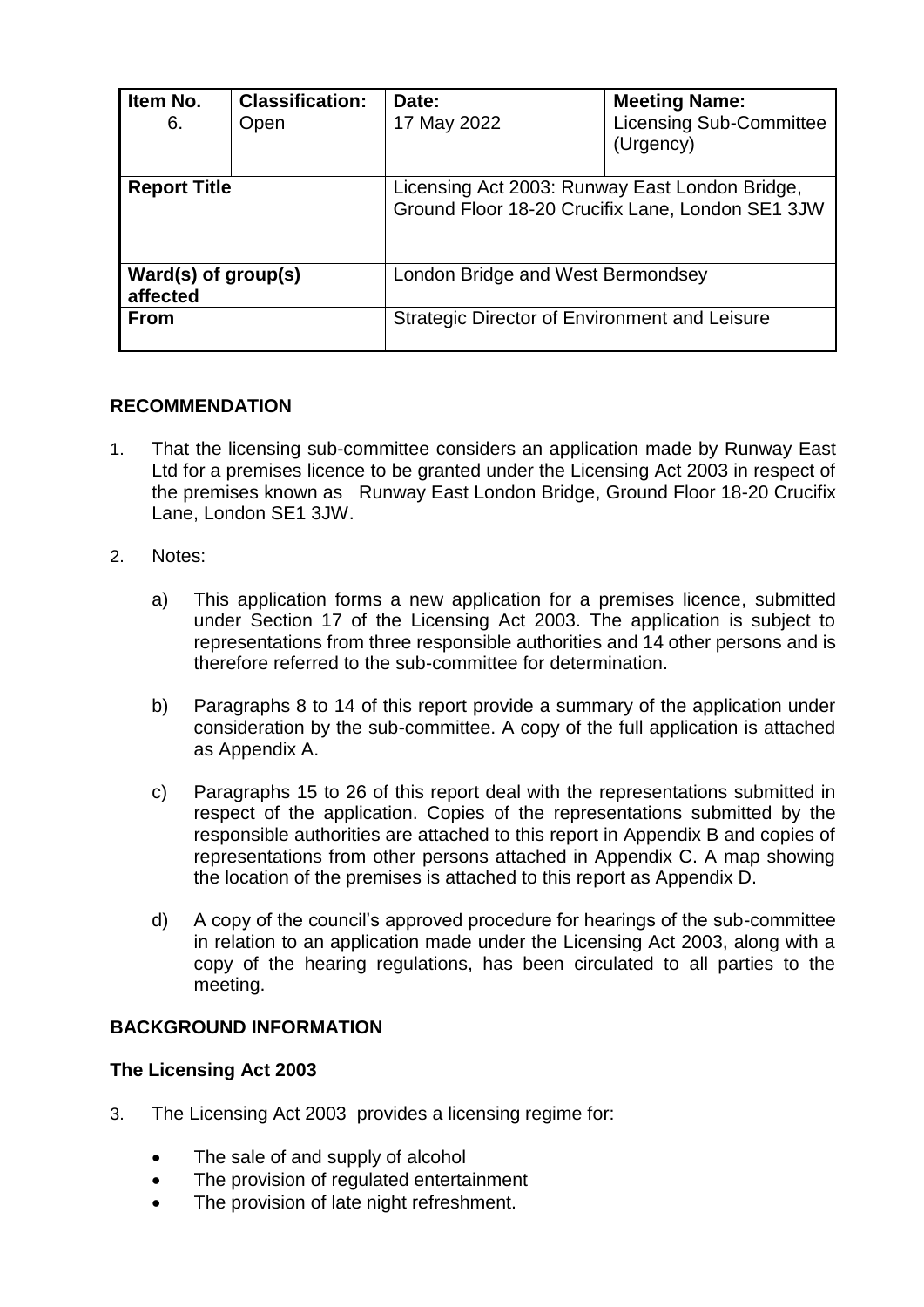- 4. Within Southwark, the licensing responsibility is wholly administered by this council.
- 5. The Act requires the licensing authority to carry out its functions under the Act with a view to promoting the four stated licensing objectives. These are:
	- The prevention of crime and disorder
	- The promotion of public safety
	- The prevention of nuisance
	- The protection of children from harm.
- 6. In carrying out its licensing functions, a licensing authority must also have regard to:
	- The Act itself
	- The quidance to the act issued under Section 182 of the Act
	- Secondary regulations issued under the Act
	- The licensing authority's own statement of licensing policy
	- The application, including the operating schedule submitted as part of the application
	- Relevant representations.
- 7. The premises licence application process involves the provision of all relevant information required under the Act to the licensing authority with copies provided by the applicant to the relevant responsible bodies under the Act. The application must also be advertised at the premises and in the local press. The responsible authorities and other persons within the local community may make representations on any part of the application where relevant to the four licensing objectives.

## **KEY ISSUES FOR CONSIDERATION**

#### **The premises licence application**

- 8. On 22 March 2022, Runway East Ltd applied for a premises licence to be granted under the Licensing Act 2003 in respect of the premises known as Runway East London Bridge, Ground Floor 18-20 Crucifix Lane, London SE1 3JW. The premises and purpose is described as follows: The building is a 7 storey construction of mixed tenants, owned by the landlord Peer Group. Runway East manages the building and currently occupies 23,334 sqft across 6 of the floors.
- 9. The Primary use of the premises is for the provision of office services including: coworking facilities, shared workspace, private offices on flexible agreements, meeting rooms, conference rooms, meeting facilities, receptions, conferences and seminars.
- 10. A premises licence is sought for the ground floor & outside courtyard area at the back of the building. They would like to serve and sell alcohol from a shipping container in the outside area, as well as from a bar in the middle of the breakout space on the ground floor. The outdoor area is currently under construction and due to be completed in April.
- 11. The sale of alcohol is for their members and private events with guest list only, this will not be a premises open to the public.
- 12. The hours applied for are summarised as follows: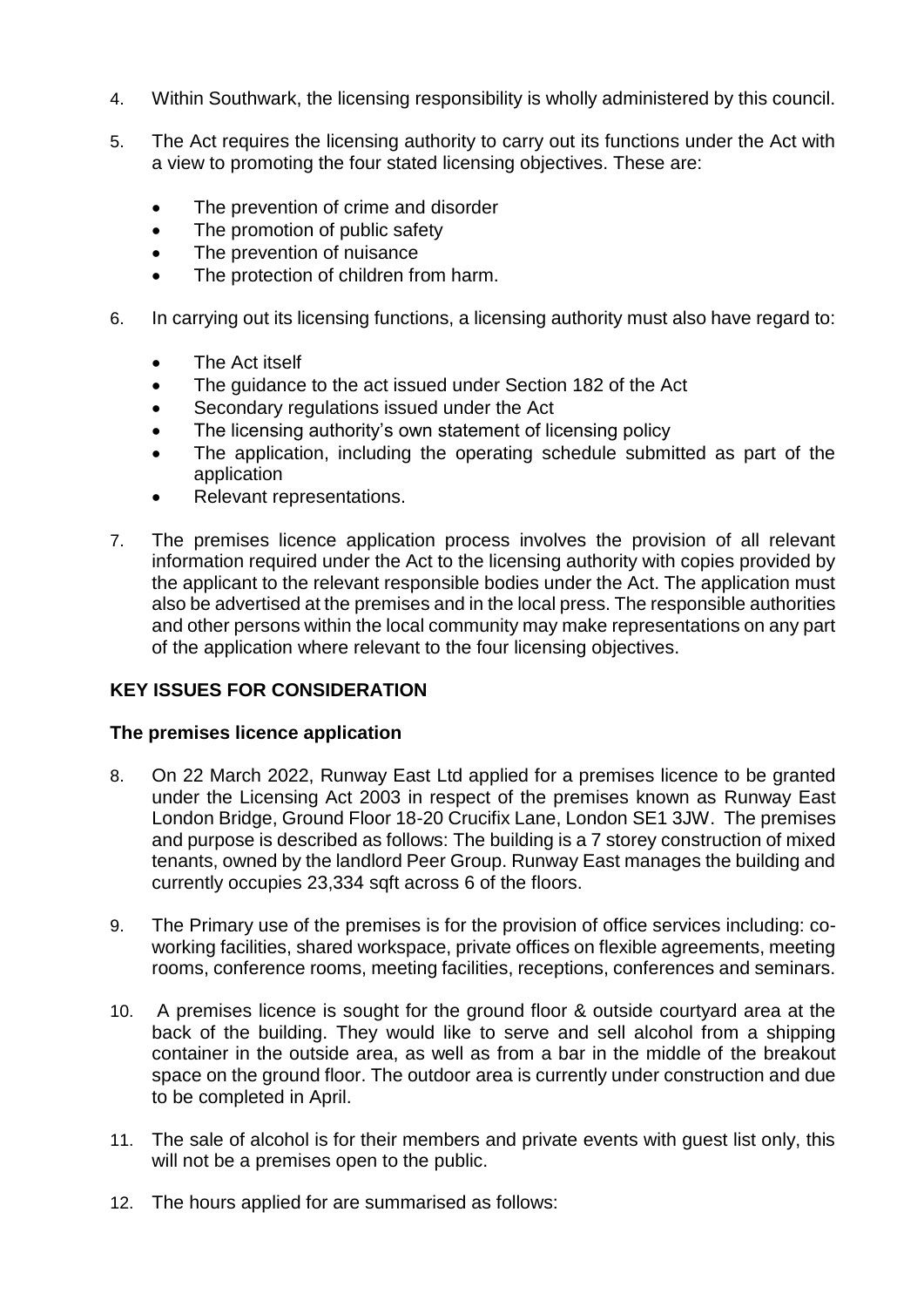- The sale by retail of alcohol (on the premises):
	- o Monday to Friday to 12:00 to 23:00
- Opening hours:
	- o Monday to Sunday to 00:00 to 00:00
- 13. The designated premises supervisor is Natasha Guerra who holds a personal licence issued by Camden Council.
- 14. The premises licence application form provides the applicant's operating schedule. Parts J, K, L, and M of the operating schedule set out the proposed licensable activities, operating hours and operating control measures in full, with reference to the four licensing objectives as stated in the Licensing Act 2003. Should a premises licence be issued in respect of the application the information provided in part M of the operating schedule will form the basis of conditions that will be attached to any licence granted subsequent to the application. A copy of the application and premises plan is attached to this report in Appendix A.

## **Representations from responsible authorities**

- 15. Representations have been made by the Metropolitan Police Service and licensing (in their role as a responsible authority) and Trading Standards.
- 16. The police state that the application contains minimal enforceable control measures within the operating schedule. The Home office guidance issued under Sec 182 of the licensing Act 2003 'General principles' state that it is important in setting the parameters within which the premises may operate. Conditions must be precise and enforceable.
- 17. The application contains no drinking up time for on sales and there is a lack of information on how they would prevent alcohol being taken from the venue. There appears to be no control over the accommodation limits of 60 inside and 60 outside therefore the application does not allow for assessment if SIA are required. There is also a lack of a dispersal policy.
- 18. The licensing representation is concerned that the premises is situated within the Bankside, Borough, London Bridge Strategic Cultural and Bankside and Borough District Town Centre Area.
- 19. Due to the limited information provided with the application and to promote the licensing objectives, licensing has requested for a dispersal policy and an accommodation limit to be added to the operating schedule. Licensing have also submitted conditions to be agreed by the applicant, these conditions if agreed will form part of the licence conditions if granted.
- 20. The Trading Standards admit that the applicant has addressed the core issues around age verification. Trading Standards as a responsible authority would simply ask that the applicant agrees to these matters being tidied up by way of conditions which are more comprehensive and deal with these matters.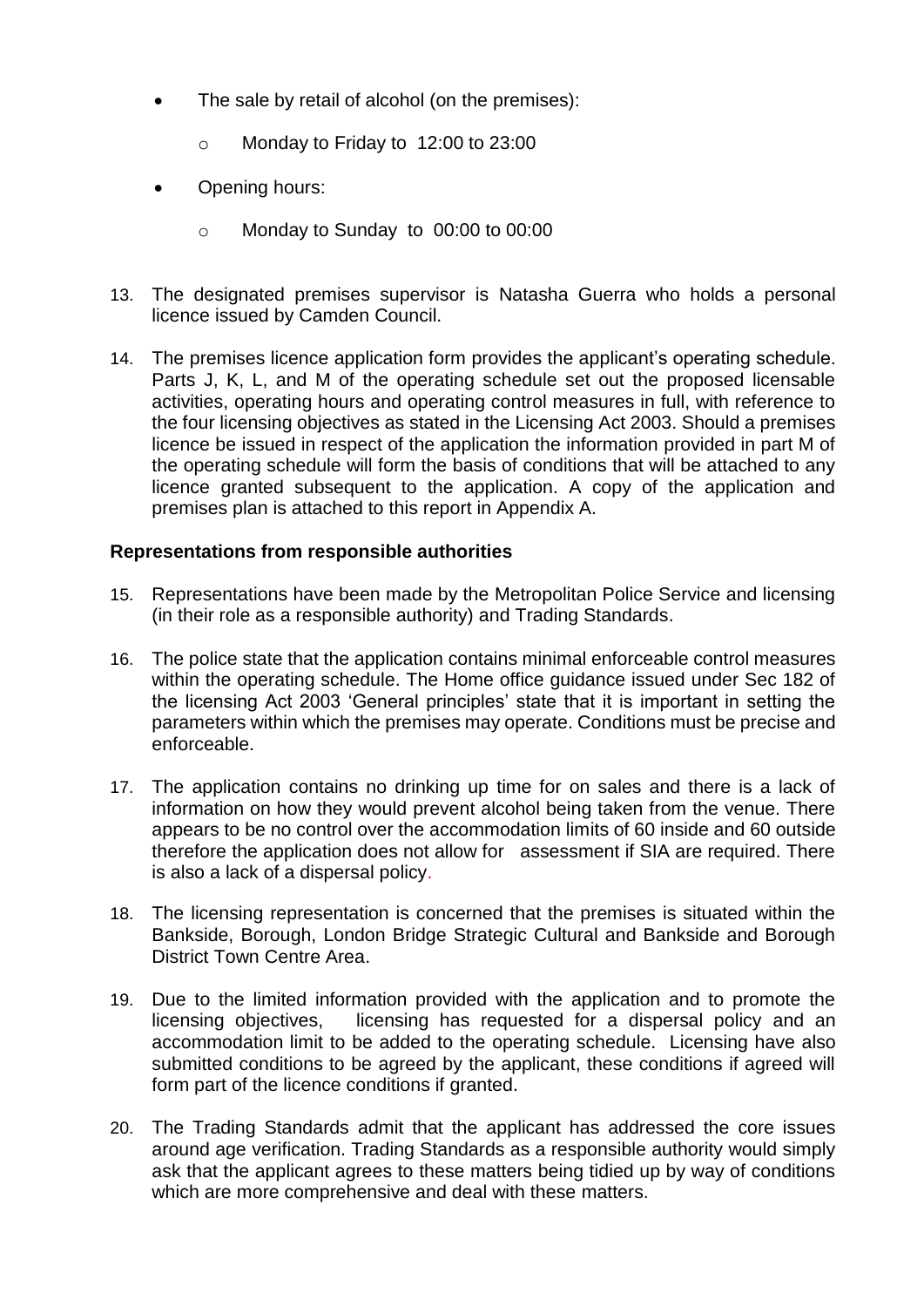21. The representations are available in Appendix B.

## **Representations from other persons**

- 22. Representations have been received from three other persons, their main concerns are the use of the outside areas and the capacity of 60 persons, The application site is in a quiet area and the exterior is flanked by the residential Whites Grounds Estate and residential premises. There are concerns of the inevitably of problems with noise nuisance from the patrons. Runway East did not offer assurances limiting the nature of their events, the number of events and the number people allowed outside.
	- 23. The residents are also anxious about the traffic and congestion which will result from granting a licence for an area that currently operates as the applicant's loading bay/car park. Runway East Ltd has applied to have up to 60 people outside, which is a very small area, especially when you factor in most people will concentrate around the bar area. In such a confined space a 60 persons capacity will undoubtedly increase the amount of noise they generate as they talk over each other.
- 24. The representations are available in Appendix C.

## **Conciliation**

25. All representations were sent to the applicant and at the point of publication of this report and await a response to concerns raised.

## **Map**

- 26. A map showing the location of the premises is attached to this report as Appendix D. The following are a list of licensed premises in the immediate vicinity of the application:
	- Kin & Deum, 2 Crucifix Lane, SE1 (Mon Sun to 01:30)
	- The Hide Bar, 34-45 Bermondsey Street, SE1 (Mon- Tues 01:30, Wed -Sat 02:30; Sun 00:30)
	- The Underdog, Railway Arch 6 Crucifix Lane, London SE1 (Mon Thurs 23:30; Fri & Sat 01:00, Sun 23:00)
	- Globe House, 37 Bermondsey Street, London SE1 (Mon Sun to 00:00)
	- Chapter 72, 72 Bermondsey Street, London SE1 (Mon Sat to 22:00:00; Sun to 21:30)

## **Southwark Council statement of licensing policy**

- 27. Council assembly approved Southwark's statement of licensing policy 2021-2026 on 25 November 2020 and it came into effect on 1 January 2021.
- 28. Sections of the statement that are considered to be of particular relevance to the sub-committee's consideration are:
	- Section 3 Purpose and scope of the policy. This reinforces the four licensing objectives and the fundamental principles upon which this authority relies in determining licence applications.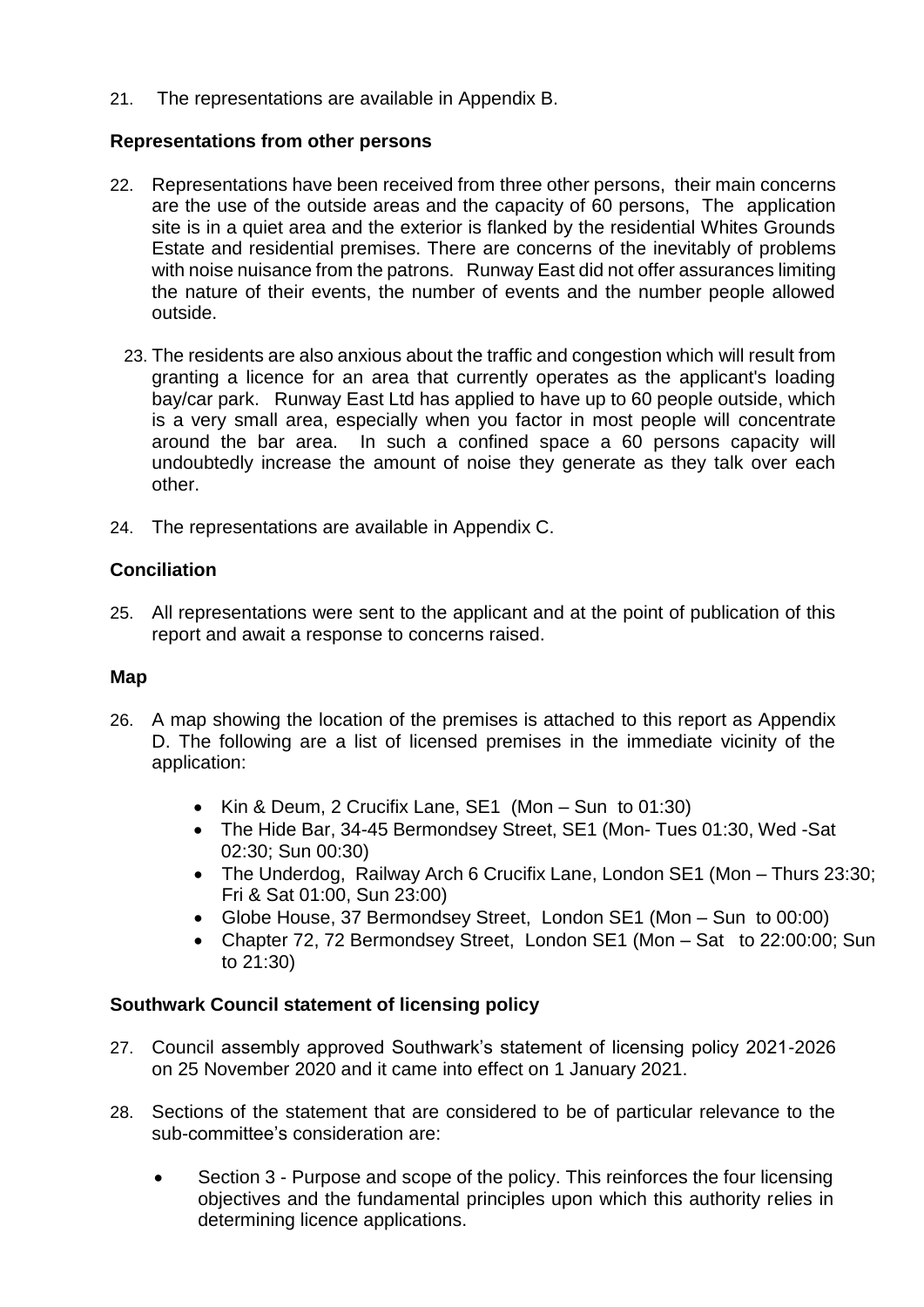- Section 5 Determining applications for premises licences and club premises certificates. This explains how the policy works and considers issues such as location; high standards of management; and the principles behind condition setting.
- Section 6 Local cumulative impact policies. This sets out this authority's approach to cumulative impact and defines the boundaries of the current special policy areas and the classifications of premises to which they apply. To be read in conjunction with Appendix B to the policy.
- Section 7 Hours of operation. This provides a guide to the hours of licensed operation that this Authority might consider appropriate by type of premises and (planning) area classification.
- Section 8 The prevention of crime and disorder. This provides general guidance on the promotion of the first licensing objective.
- Section 9 Public safety. This provides general quidance on the promotion of the second licensing objective.
- Section 10 The prevention of nuisance. This provides general guidance on the promotion of the third licensing objective.
- Section 11 The protection of children from harm. This provides general guidance on the promotion of the fourth licensing objective.
- 29. The purpose of Southwark's statement of licensing policy is to make clear to applicants what considerations will be taken into account when determining applications and should act as a guide to the sub-committee when considering the applications. However, the sub-committee must always consider each application on its own merits and allow exceptions to the normal policy where these are justified by the circumstances of the application.

## **Climate change implications**

- 30. Following council assembly on 14 July 2021, the council is committed to considering the climate change implications of any decisions.
- 31. Climate change is not a legal factor in the consideration of a grant of a premises license under the current licensing objectives, however members can make enquiries and request an agreement from applicants to promote the reduction of the impact of climate change that may be caused by the operation of the premises.
- 32. Examples of such an agreement may be:
	- Not to use single use plastics, such as disposable plastic glasses, when selling alcohol at the premises.
	- Encourage patrons not to drive to venues by providing details of public transport on their webpages/tickets.
- 33. The council's climate change strategy is available at: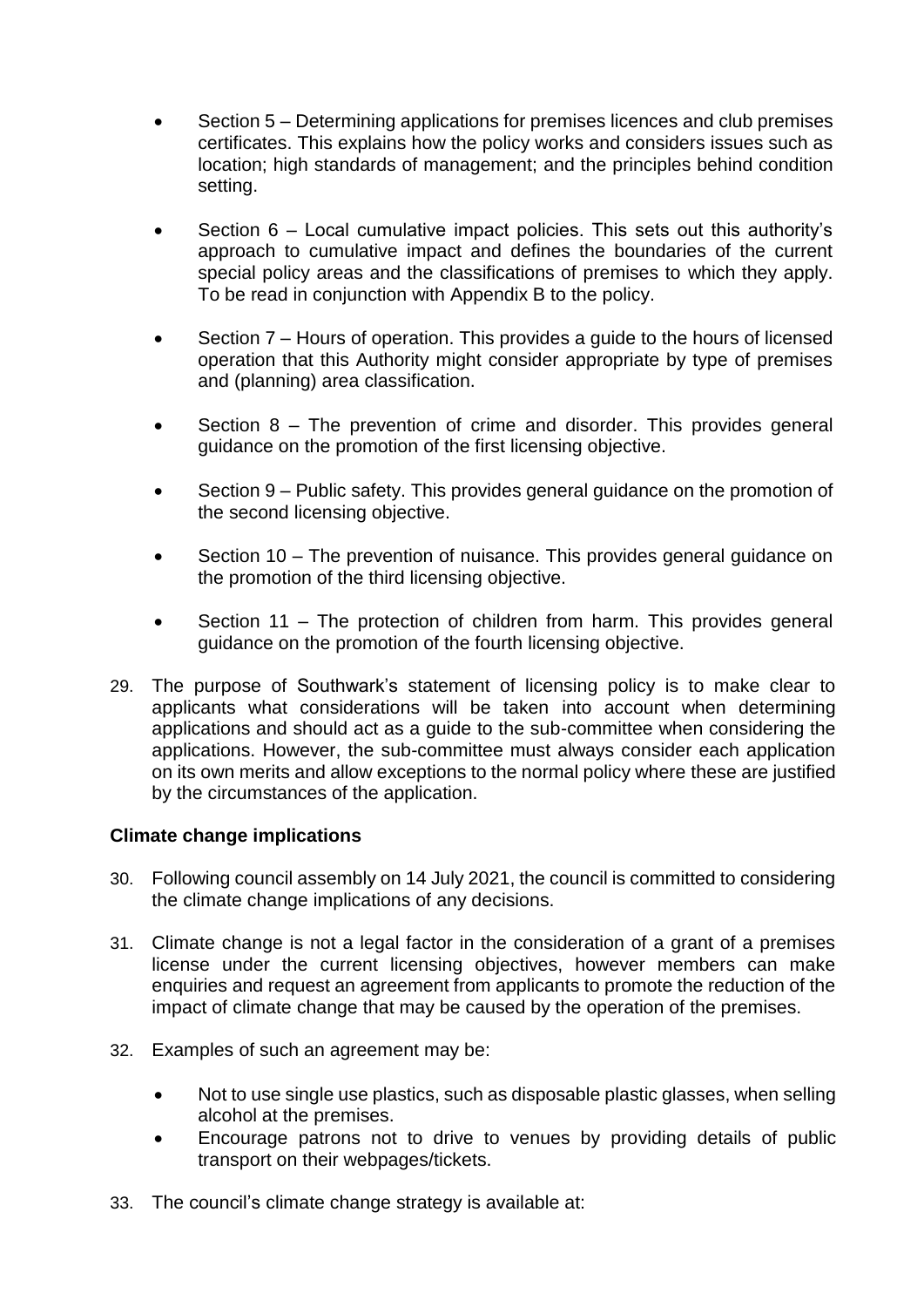[https://www.southwark.gov.uk/assets/attach/48607/Climate-Change-Strategy-July-](https://www.southwark.gov.uk/assets/attach/48607/Climate-Change-Strategy-July-2021-.pdf)[2021-.pdf](https://www.southwark.gov.uk/assets/attach/48607/Climate-Change-Strategy-July-2021-.pdf)

## **Community, equalities (including socio-economic) and health impacts**

### **Community impact statement**

34. Each application is required by law to be considered upon its own individual merits with all relevant matters taken into account.

## **Equalities (including socio-economic) impact statement**

- 35. This report does not result in a policy decision and each application is required to be considered upon its own individual merits with all relevant matters taken into account. In considering the recommendations of this report, due regard must be given to the public sector equality duty set out in section 149 of the Equality Act 2010. This requires the council to consider all individuals when carrying out its functions.
- 36. Importantly, the council must have due regard to the need to eliminate discrimination, harassment, victimisation, or other prohibited conduct; advance equality of opportunity and foster good relations between people with protected characteristics and those who do not. The relevant protected characteristics are age, disability, gender reassignment, pregnancy and maternity, race, religion or belief, sex, sexual orientation. The public sector equality duty also applies to marriage and civil partnership, but only in relation to the need to eliminate discrimination, harassment, victimisation, or other prohibited conduct.
- 37. The equalities impact statement for licensing decisions is contained within the Southwark statement of licensing Policy 2021 – 2026: [https://www.southwark.gov.uk/business/licences/business-premises](https://www.southwark.gov.uk/business/licences/business-premises%20licensing/licensing-and-gambling-act-policy)  [licensing/licensing-and-gambling-act-policy.](https://www.southwark.gov.uk/business/licences/business-premises%20licensing/licensing-and-gambling-act-policy)
- 38. The equalities impact assessment is available at: https://moderngov.southwark.gov.uk/documents/s92016/Appendix%20F%20- %20Equalities%20Impact%20Assessment.pdf

#### **Health impact statement**

39. Health impacts cannot be considered by law when making decisions under the Licensing Act 2003.

#### **Resource implications**

40. A fee of £635.00 has been paid by the applicant company in respect of this application being the statutory fee payable for premises within non-domestic rateable value C.

## **Consultation**

41. Consultation has been carried out on this application in accordance with the provisions of the Licensing Act 2003. A public notice was published in a local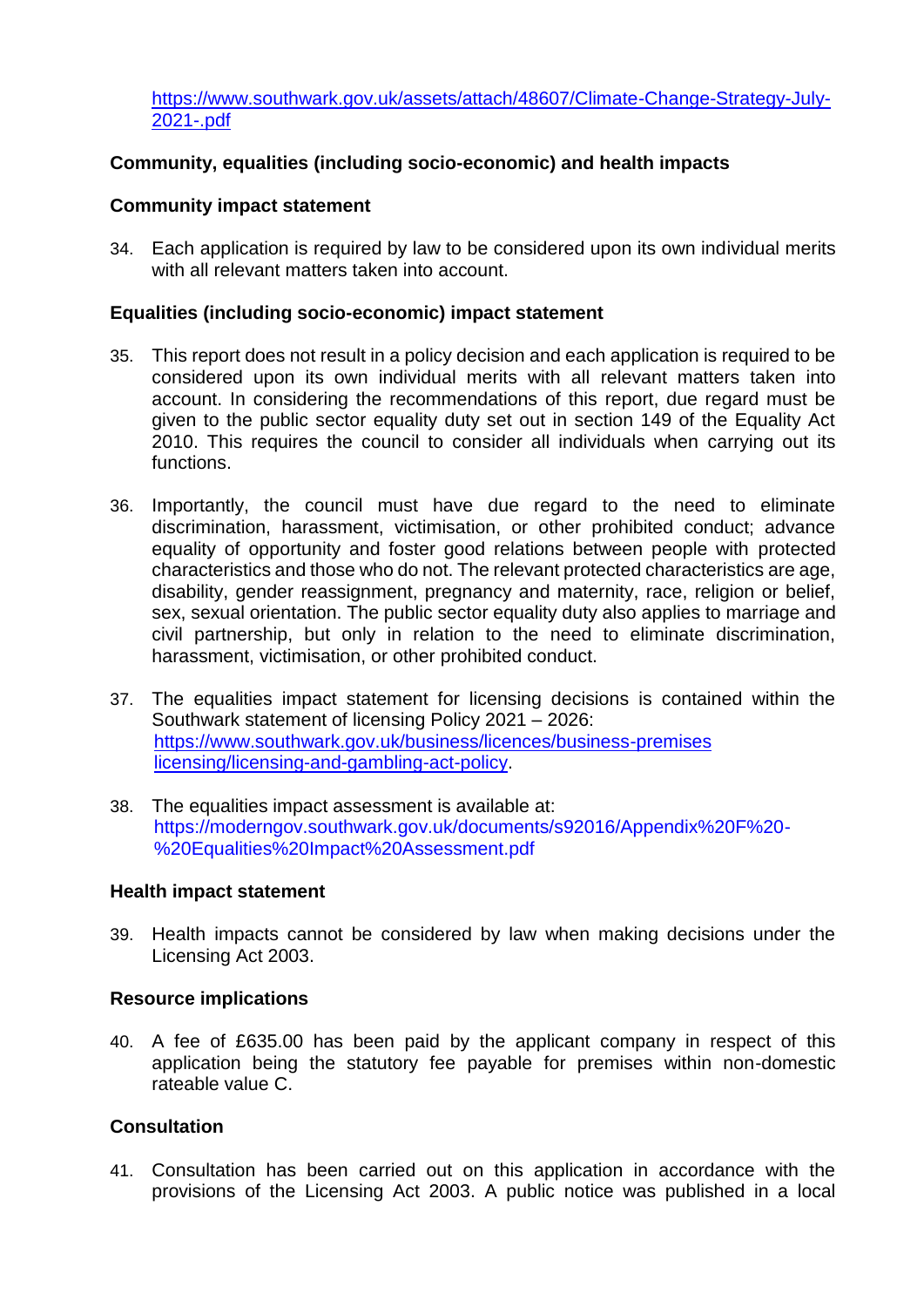newspaper and similar notices were exhibited outside of the premises for a period of 28 consecutive days.

## **SUPPLEMENTARY ADVICE FROM OTHER OFFICERS**

## **Director of Law and Governance**

- 42. The sub-committee is asked to determine the application for a premises licence under Section 17 of the Licensing Act 2003.
- 43. The principles which sub-committee members must apply are set out below.

## **Principles for making the determination**

- 44. The sub-committee is asked to determine the application for a premises licence under Section 17 of the Licensing Act 2003.
- 45. The principles which sub-committee members must apply are set out below.
- 46. The general principle is that applications for premises licence applications must be granted unless relevant representations are received. This is subject to the proviso that the applicant has complied with regulations in advertising and submitting the application.
- 47. Relevant representations are those which:
	- Are about the likely effect of the granting of the application on the promotion of the licensing objectives
	- Are made by an interested party or responsible authority
	- Have not been withdrawn
	- Are not, in the opinion of the relevant licensing authority, frivolous or vexatious.
- 48. If relevant representations are received then the sub-committee must have regard to them, in determining whether it is necessary for the promotion of the licensing objectives to:
	- To grant the licence subject to:
		- o The conditions mentioned in section 18 (2)(a) modified to such extent as the licensing authority considers necessary for the promotion of the licensing objectives
		- o Any condition which must under section 19, 20 or 21 be included in the licence.
	- To exclude from the scope of the licence any of the licensable activities to which the application relates.
	- To refuse to specify a person in the licence as the premises supervisor.
	- To reject the application.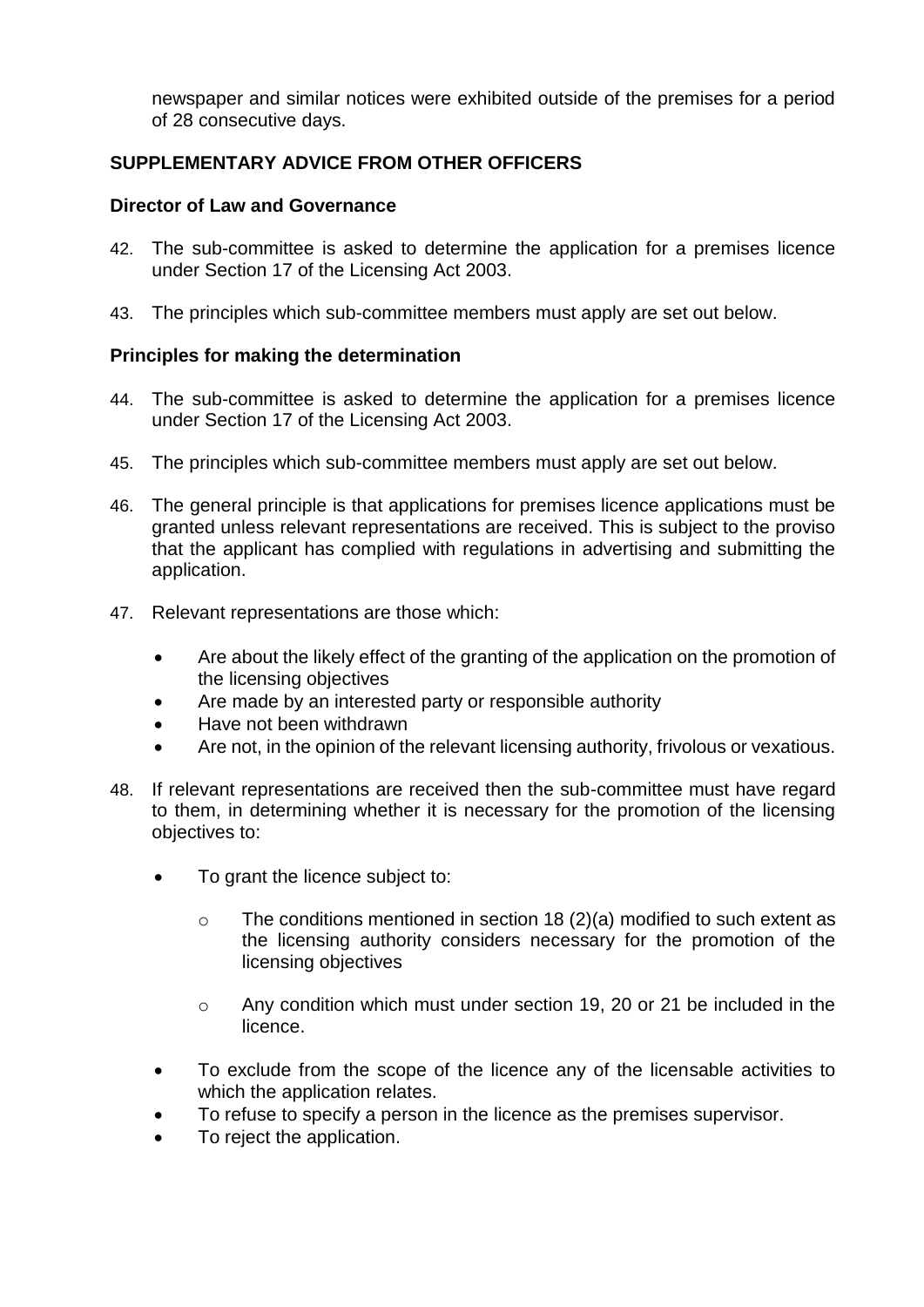## **Conditions**

- 49. The sub-committee's discretion is thus limited. It can only modify the conditions put forward by the applicant, or refuse the application, if it is necessary to do so. Conditions must be necessary and proportionate for the promotion of one of the four licensing objectives, and not for any other reason. Conditions must also be within the control of the licensee, and should be worded in a way which is clear, certain, consistent and enforceable.
- 50. The four licensing objectives are:
	- The prevention of crime and disorder
	- Public safety
	- The prevention of nuisance
	- The protection of children from harm.
- 51. Members should note that each objective is of equal importance. There are no other licensing objectives, and the four objectives are paramount considerations at all times.
- 52. Conditions will not be necessary if they duplicate a statutory position. Conditions relating to night café and take away aspect of the license must relate to the night time operation of the premises and must not be used to impose conditions which could not be imposed on day time operators.
- 53. Members are also referred to the Home Office Revised Guidance issued under section 182 of the Licensing Act 2003 on conditions, specifically section 10.

## **Reasons**

54. If the sub-committee determines that it is necessary to modify the conditions, or to refuse the application for a premises licence application, it must give reasons for its decision.

## **Hearing procedures**

- 55. Subject to the licensing hearing regulations, the licensing committee may determine its own procedures. Key elements of the regulations are that:
	- The hearing shall take the form of a discussion led by the authority. Cross examination shall not be permitted unless the authority considered that it is required for it to consider the representations.
	- Members of the authority are free to ask any question of any party or other person appearing at the hearing.
	- The committee must allow the parties an equal maximum period of time in which to exercise their rights to:
		- o Address the authority
		- o If given permission by the committee, question any other party.
		- o In response to a point which the authority has given notice it will require clarification, give further information in support of their application.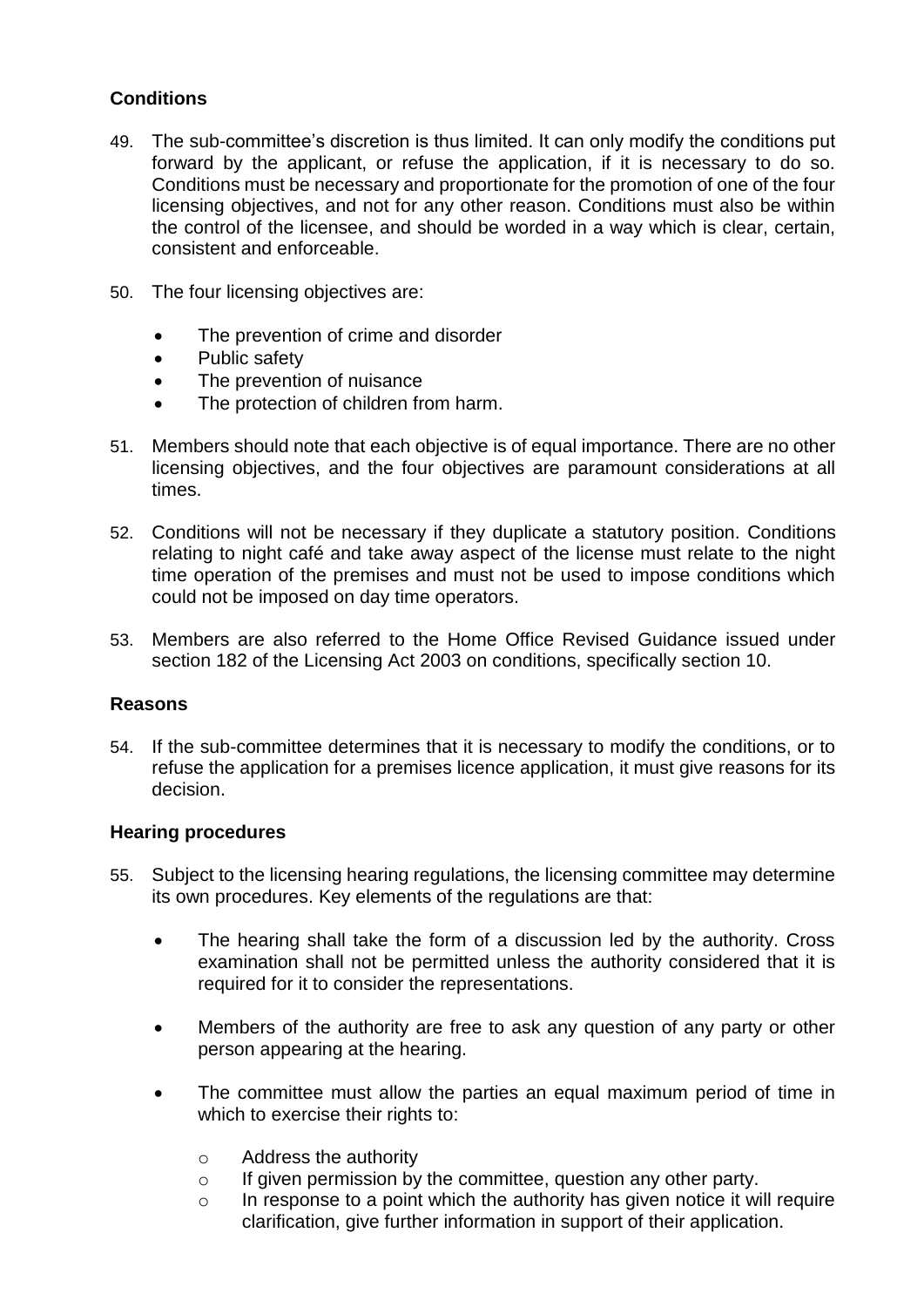- The committee shall disregard any information given by a party which is not relevant to the particular application before the committee and the licensing objectives.
- The hearing shall be in public, although the committee may exclude the public from all or part of a hearing where it considers that the public interest in doing so outweighs the public interest in the hearing, or that part of the hearing, taking place in private.
- In considering any representations or notice made by a party the authority may take into account documentary or other information produced by a party in support of their application, representations or notice (as applicable) either before the hearing or, with the consent of all the other parties, at the hearing.
- 56. This matter relates to the determination of an application for a premises licence under Section 17 of the Licensing Act 2003. Regulation 26(1) (a) requires the subcommittee to make its determination at the conclusion of the hearing.

## **Council's multiple roles and the role of the licensing sub-committee**

- 57. Sub-committee members will note that, in relation to this application, the council has multiple roles. Council officers from various departments have been asked to consider the application from the perspective of the council as authority responsible respectively for environmental health, trading standards, health and safety and as the planning authority.
- 58. Members should note that the licensing sub-committee is meeting on this occasion solely to perform the role of licensing authority. The sub-committee sits in quasijudicial capacity, and must act impartially. It must offer a fair and unbiased hearing of the application. In this case, members should disregard the council's broader policy objectives and role as statutory authority in other contexts. Members must direct themselves to making a determination solely based upon the licensing law, guidance and the council's statement of licensing policy.
- 59. As a quasi-judicial body the licensing sub-committee is required to consider the application on its merits. The sub-committee must take into account only relevant factors, and ignore irrelevant factors. The decision must be based on evidence, that is to say material, which tends logically to show the existence or non-existence of relevant facts, or the likelihood or unlikelihood of the occurrence of some future event, the occurrence of which would be relevant. The licensing sub-committee must give fair consideration to the contentions of all persons entitled to make representations to them.
- 60. The licensing sub-committee is entitled to consider events outside of the premises if they are relevant, i.e. are properly attributable to the premises being open. The proprietors do not have to be personally responsible for the incidents for the same to be relevant. However, if such events are not properly attributable to the premises being open, then the evidence is not relevant and should be excluded. Guidance is that the licensing authority will primarily focus on the direct impact of the activities taking place at the licensed premises on members of the public, living, working or engaged in normal activity in the area concerned.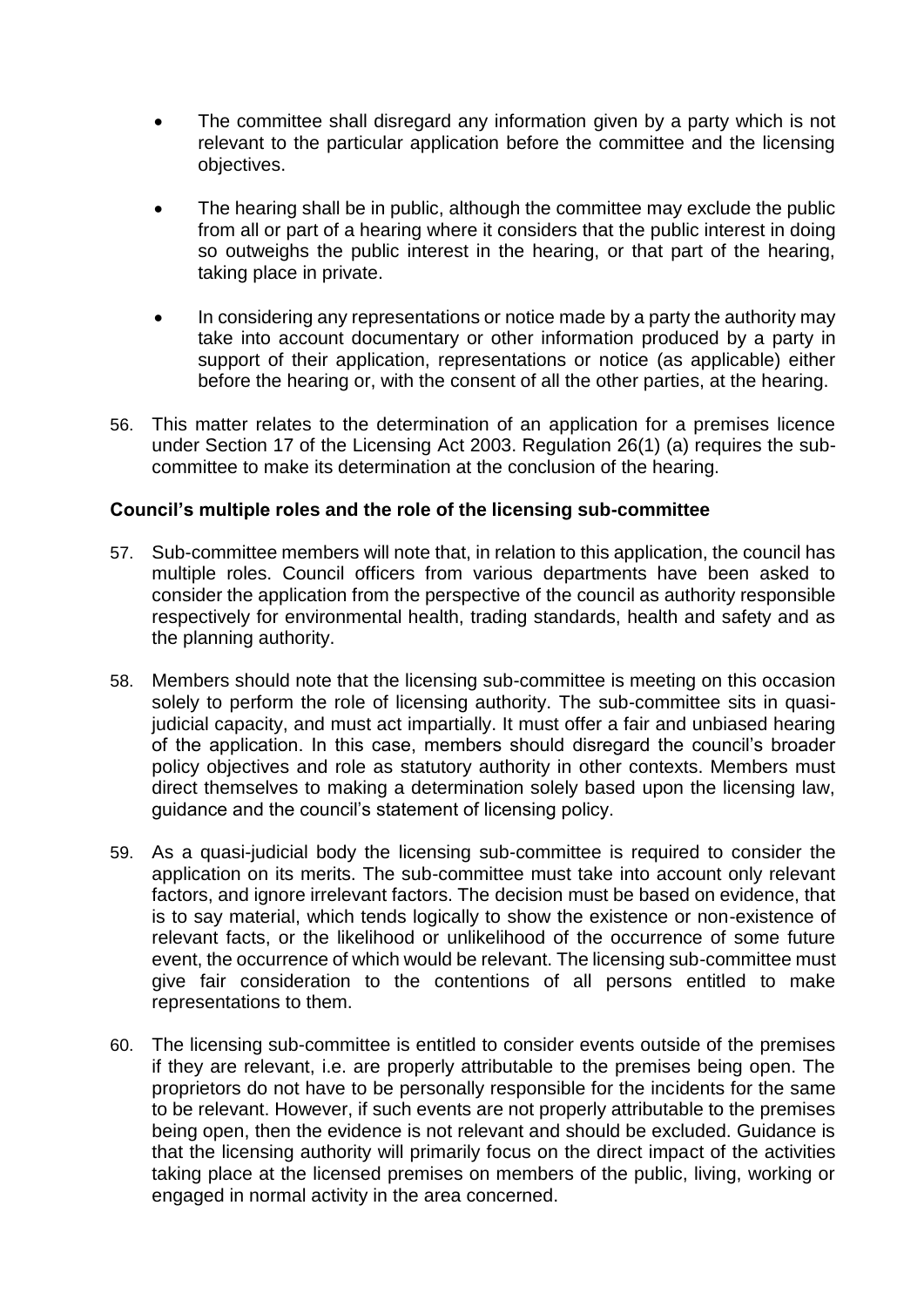- 61. Members will be aware of the council's code of conduct which requires them to declare personal and prejudicial interests. The code applies to members when considering licensing applications. In addition, as a quasi-judicial body, members are required to avoid both actual bias, and the appearance of bias.
- 62. The sub-committee can only consider matters within the application that have been raised through representations from other persons and responsible authorities. Interested parties must live in the vicinity of the premises. This will be decided on a case to case basis.
- 63. Under the Human Rights Act 1998, the sub-committee needs to consider the balance between the rights of the applicant and those making representations to the application when making their decision. The sub-committee has a duty under section 17 Crime and Disorder Act 1998 when making its decision to do all it can to prevent crime and disorder in the borough.
- 64. Other persons, responsible authorities and the applicant have the right to appeal the decision of the sub-committee to the magistrates' court within a period of 21 days beginning with the day on which the applicant was notified by the licensing authority of the decision to be appealed against.

## **Guidance**

65. Members are required to have regard to the Home Office guidance in carrying out the functions of licensing authority. However, guidance does not cover every possible situation, so long as the guidance has been properly and carefully understood, members may depart from it if they have reason to do so. Full reasons must be given if this is the case.

## **Strategic Director of Finance and Governance**

66. The head of regulatory services has confirmed that the costs of this process over and above the application fee are borne by the service.

| <b>Background Papers</b>     | <b>Held At</b>              | <b>Contact</b>     |
|------------------------------|-----------------------------|--------------------|
| Licensing Act 2003           | Southwark Licensing,        | Mrs Kirty Read     |
| <b>Home Office Revised</b>   | C/O                         | Tel: 020 7525 5748 |
| Guidance to the Act          | <b>Community Safety and</b> |                    |
| <b>Secondary Regulations</b> | Enforcement, 160            |                    |
| Southwark statement of       | <b>Tooley Street,</b>       |                    |
| licensing                    | London SE1 2QH              |                    |
| policy Case file             |                             |                    |
|                              |                             |                    |

## **BACKGROUND DOCUMENTS**